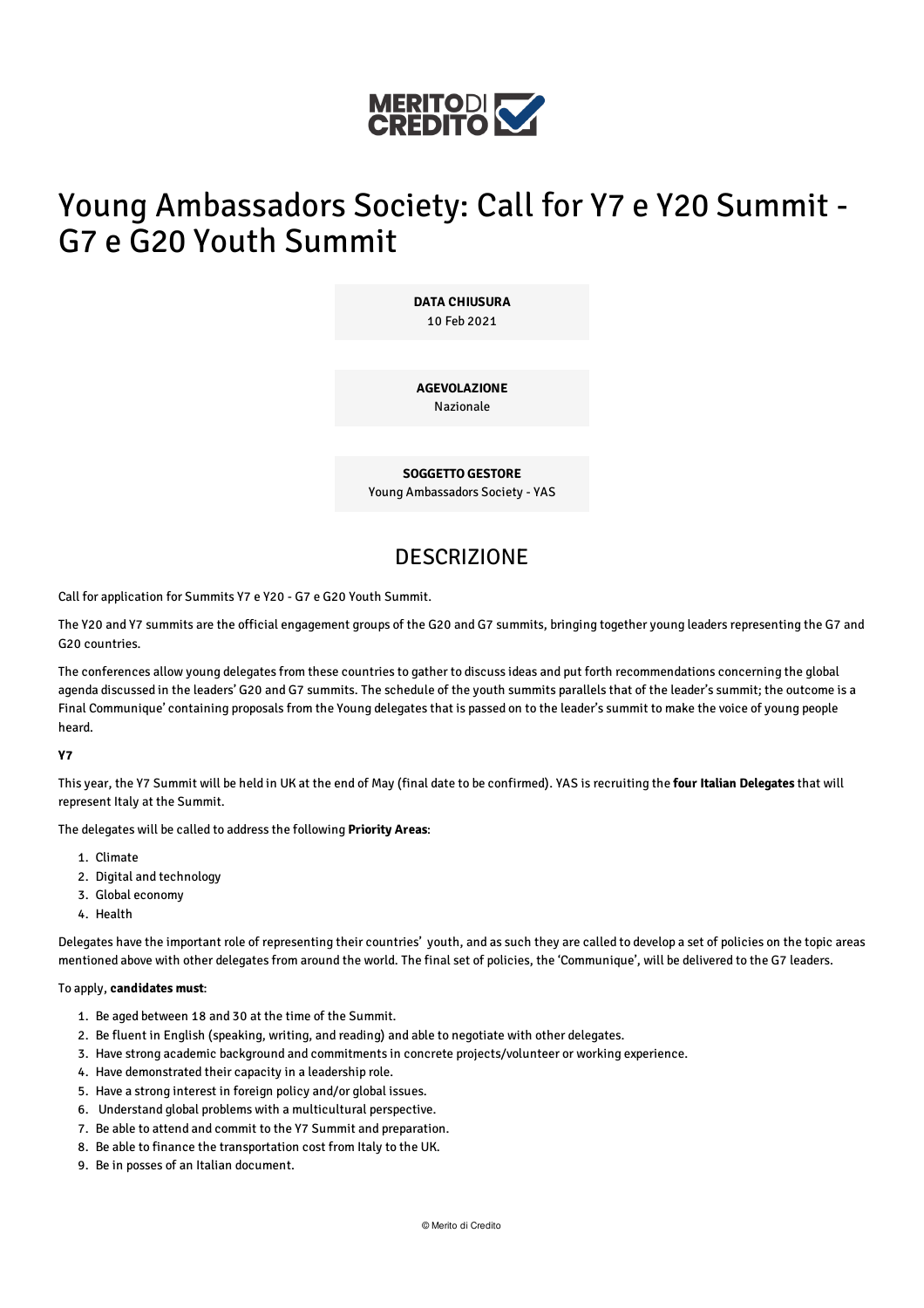Delegates are expected to be proactive, engaged, and enthusiastic, individually as well as in the group. They are expected to spend time preparing the Summits (e.g. by researching topics, attending online pre-meetings and negotiations), and after the Summit (to work on possible follow-up actions).

Shortlisted candidates may be contacted for an online/telephone interview that will take place in the second half of January.

#### **Y20**

YAS is recruiting the **three Italian Delegates** that will represent Italy at the Summit.

The delegates will be called to address the following **Priority Areas**:

- 1. Inclusion
- 2. Sustainability, Climate Change and Environment
- 3. Innovation, Digitalization and Future of Work

Delegates have the important role of representing their countries' youth, and as such they are called to develop a set of policies on the topic areas mentioned above with other delegates from around the world. The final set of policies, the 'Communique', will be delivered to the G20 leaders.

#### To apply, **candidates must**:

- 1. Be aged between 18 and 30 at the time of the Summit.
- 2. Be fluent in English (speaking, writing, and reading) and able to negotiate with other delegates.
- 3. Have strong academic background and commitments in concrete projects/volunteer or working experience.
- 4. Have demonstrated their capacity in a leadership role.
- 5. Have a strong interest in foreign policy and/or global issues.
- 6. Understand global problems with a multicultural perspective.
- 7. Be able to attend and commit to the Y20 Summit and preparation.
- 8. Be able to finance the transportation cost to the summit.
- 9. Be in posses of an Italian document.

Delegates are expected to be proactive, engaged, and enthusiastic, individually as well as in the group. They are expected to spend time preparing the Summits (e.g. by researching topics, attending online pre-meetings and negotiations), and after the Summit (to work on possible follow-up actions).

Shortlisted candidates may be contacted for an online/telephone interview that will take place in February.

Costs:

Y7: Board and accommodation in **UK** will be provided. Each delegate should cover the expenses for the round trip to UK and all the costs associated to potential pre or post-summit meetings in Rome with representatives of the Italian Institutions.

Y20: Board and accommodation in **Italy** will be provided. Each delegate should cover the expenses for the round trip to the summit and all the costs associated to potential pre or post-summit meetings in Rome with representatives of the Italian Institutions. Application deadlines:

#### Y7 Summit: **20th January 2021**

#### Y20 Summit: **10th February 2021**

The Young Ambassadors Society aims at promoting dialogue and cooperation between national and international young people and offers them opportunities to speak up and make an impact. Through meetings and events, we create the conditions to learn and raise awareness on many issues related to economics, science and innovation.

> **PUBBLICATO** 07 Jan 2021

### BENEFICIARI E FINALITÁ

**STATO AGEVOLAZIONI** Inattive

**DIMENSIONE BENEFICIARI** Non Applicabile

**ORGANIZZAZIONE** Privato

**SETTORI** Sociale

**FINALITA'** Inclusione social, Cooperazione **UBICAZIONE INVESTIMENTO** Europe, Italy